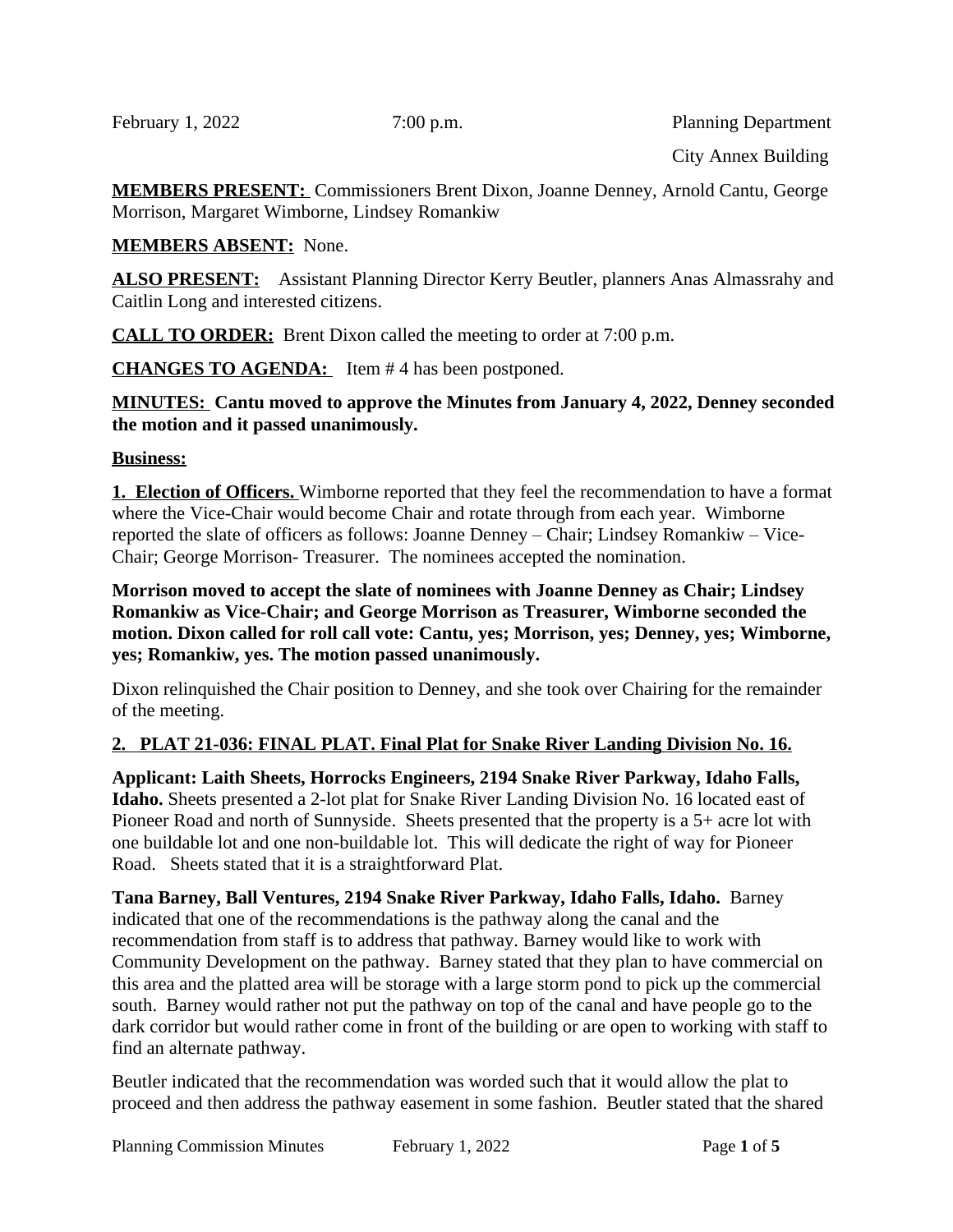use path with Connecting Our Communities comes down along the canal and then the intention is to head south along Pioneer Road and connect with the pathway system proposed along Sunnyside. Beutler stated that there is a necessary connection, but there are options for fulfilling the connection.

Almassrahy presented the staff report, a part of the record.

Denney asked if the alternative path is acceptable to the Commissioners. Dixon suggested that the motion have a condition that the developer work with the planning staff to identify the location for the path through the property.

Wimborne is confident that the developer and staff can work together to resolve the pathway.

**Wimborne moved to recommend to the Mayor and City Council approval of the Final Plat for Snake River Landing Division No. 16 with the condition that the developer address the shared use path along the canal, Dixon seconded the motion. Denney called for roll call vote: Romankiw, yes; Wimborne, yes; Dixon, yes; Morrison, yes; Cantu, yes. The motion passed unanimously.** 

## **Public Hearing(s):**

# **3. PLAT 21-038: PRELIMINARY PLAT. Preliminary Plat Stone Creek Estates Division 4.**

Denney opened the public hearing.

**Applicant: Ryan Jacobson, 980 Pier View, Idaho Falls, Idaho.** Jacobson is presenting division 4 of Stone Creek Estates. Jacobson stated that this property is 11 acres with 32 buildable lots, for residential single-family homes. Jacobson represents Fall Creek Homes. Jacobson has reviewed the Plat and they have worked with the engineers and staffs to comply with City Ordinance and complies with the Comprehensive Plan. Jacobson stated that this Preliminary Plat was approved in 2004 and they are asking for re-approval due to minor changes that have been made such as altered lot sizes (bigger) to fit the residential homes and match the surrounding areas. Jacobson added that the road has been modified from the previously approved plat to have the proper angle and connections. Jacobson stated that there is a requirement for a bridge to be constructed to connect this subdivision to Brookside and completing this division will be beneficial. Jacobson stated that there is only one road to come in and out of Stone Creek Subdivision and this will provide an additional road out. Jacobson stated that they had always intended to include the pathway and it is stated on the plat differently, but they will work with their engineers and staff to have the pathway lot.

Dixon asked if the lots are the same size as the division to the south. Jacobson confirmed that the lots are the same size and that is why they adjusted, so the lots were more comparable. Dixon asked if the path goes along Sand Creek or Little Sand Creek. Jacobson stated that it will be on the west side of the division and will continue on from Division 1, 2, 3 already have the pathway on the west. Dixon indicated that Little Sand Creek is on the west side.

Long presented the staff report, a part of the record.

## **Support/Opposition.**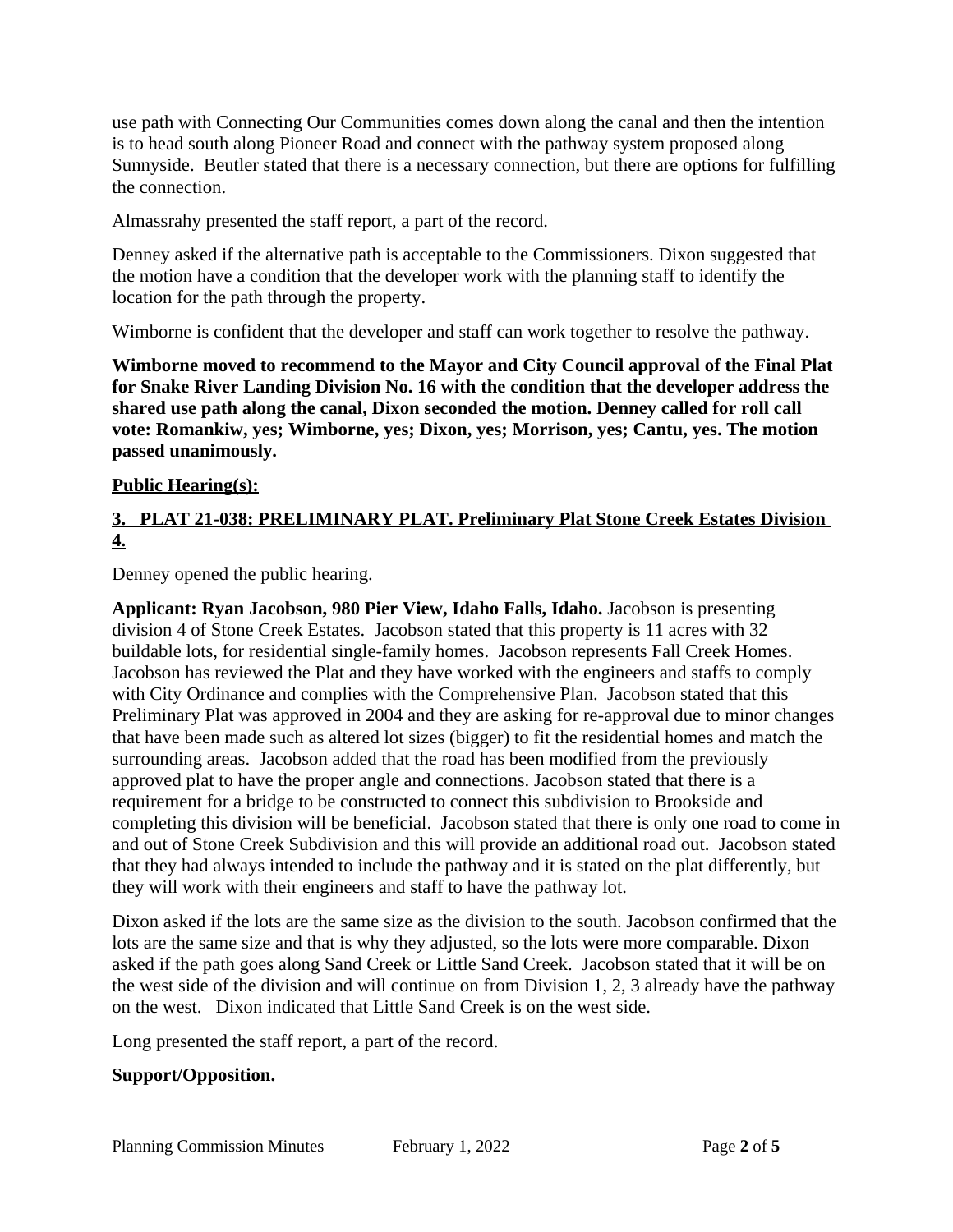**Dan Baran's, 4610 Blackstone, Idaho Falls, Idaho.** Baran's asked if they are building a bridge across the canal heading east to 25<sup>th</sup>. Baran's would like a bridge built.

Long doesn't believe a bridge is going to be built. Dixon feels that if a bridge was built it would be built by whoever develops the other side of the canal.

**Stan Garnier, 4250 S. 25th E, Idaho Falls, Idaho. Water Springs.** Garnier stated that Water Springs has a football field across the canal with a healthy athletic program. Garnier stated that there is language in their agreement when they put the field in 2010 that they could put lighting in. Garnier stated that they are intending to put lighting in this Spring/Summer and wanted to make everyone aware of that as the development moves forward. Garnier stated that they have no plans to build bridge on their side. Garnier asked if the walking path is on the east side of the plat.

Denney closed the public hearing.

#### **Morrison moved to approve the Preliminary Plat for Stone Creek Estates Division 4 as presented.**

Dixon asked for clarification on the motion as to whether it included the pathway along Little Sand Creek. Morrison stated that it does and considered that as presented.

#### **Dixon seconded the motion. Denney called for roll call vote: Romankiw, yes; Wimborne, yes; Dixon, yes; Morrison, yes; Cantu, yes. The motion passed unanimously**

Romankiw suggested changing the Reasoned Statement of Relevant Criteria and Standards to clarify that on II Decision it reads "To include a pathway lot along Little Sand Creek to Old Stone Lane.

**Dixon moved to accept the Reasoned Statement of Relevant Criteria and Standards with the requested change, Morrison seconded the motion. Denney called for roll call vote: Romankiw, yes; Wimborne, yes; Dixon, yes; Morrison, yes; Cantu, yes. The motion passed unanimously**

# **5. RZON 21-020: REZONE. Rezone from HC to LC**

Denney opened the public hearing.

**Applicant: Rachel Whoolery, P.O. Box 327, Rexburg, Idaho 83440.** Whoolery is representing the owners as the developer and designer/project manager. Whoolery presented that this property is across the street from Costco. Whoolery stated that Idaho Falls didn't want to have box stores near neighborhoods, so Costco is in a transition area that doesn't have a lot around it, and so now there is a new shopping area, but not housing that can walk to the shopping center. Whoolery is requesting a rezone from Highway Commercial to Limited Commercial in order to have a mix of commercial use buffering and go back into a multi-housing development. Whoolery stated that the neighbors are currently zoned LC, and they want to conform their zone to the neighbors to keep the development of the properties with similar uses. Whoolery feels that LC Zone can create a commercial and housing options. Whoolery reported that housing costs have risen 35% and a population growth on 13% in the last 10 years. Whoolery stated that the area is growing and not everyone can afford a stand-alone house. Whoolery is hoping to create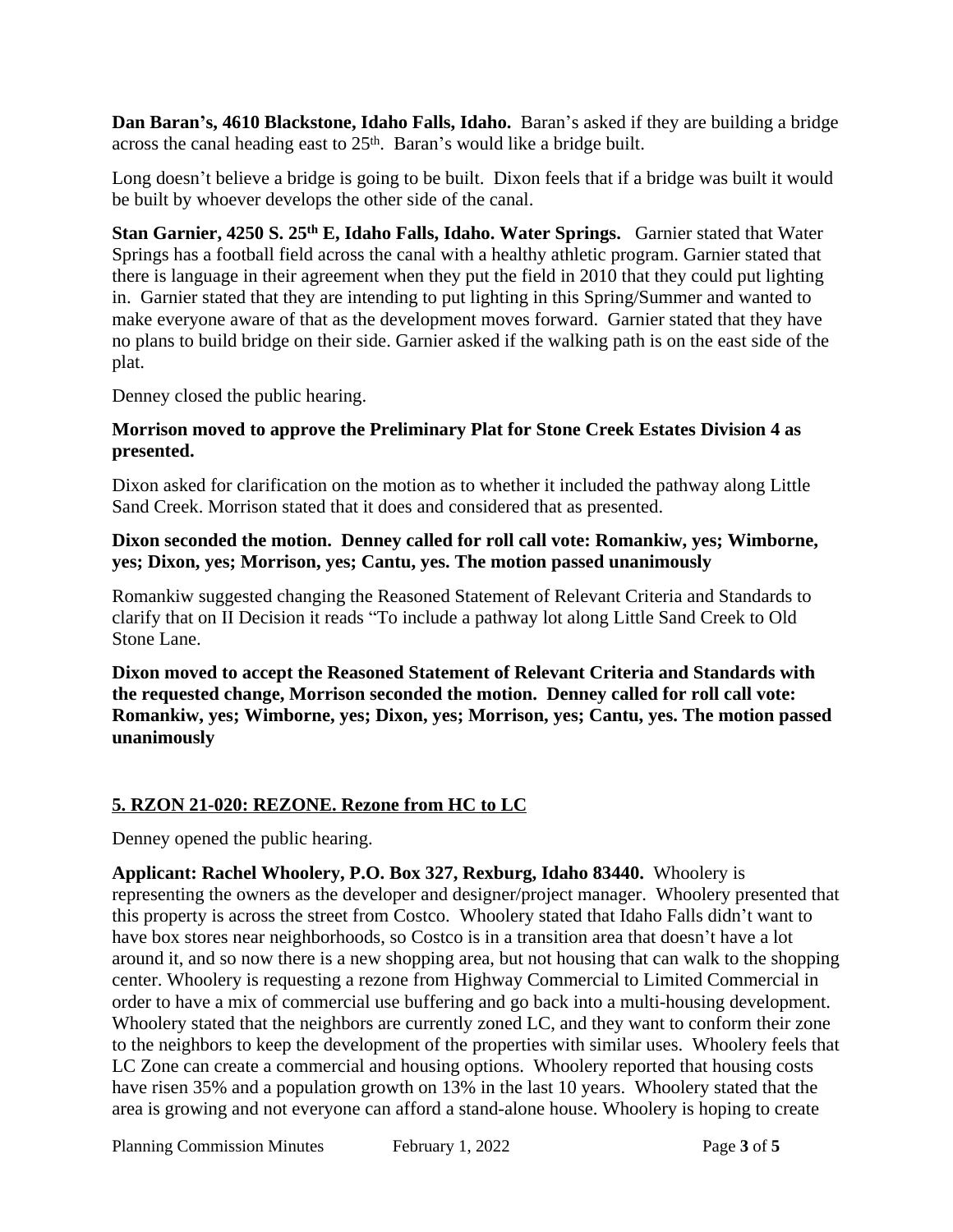the middle housing that is missing in this area. Whoolery is hoping to have a mix of commercial and multi-family complexes. Whoolery stated that there is 23 acres to develop, and they can work with the green spaces and make it attractive. Whoolery stated that there are two existing access roads (Jonathan Ave. and Applewood Way). Whoolery is working with the neighbors to tie into other developments.

Almassrahy presented the staff report, a part of the record.

## **No one appeared in Support/Opposition.**

Denney closed the public hearing.

Wimborne feels the applicant has looked at the area, and the zone is a good transition zone and compatible with the other uses. Wimborne feels that the applicant has taken time to look at how the other properties have developed so there is consistency.

Morrison feels this is a good idea to change the zoning as it will allow for housing within walking distance to stores and it will be an improvement over the HC zone.

Dixon stated that the Comprehensive Plan does identify the majority of this area for commercial as well as a portion of the area for higher density residential. Dixon stated that this zone makes good sense for residential rather than commercial because it is next to a park. Dixon believes that going forward as things develop around Costco the idea of using the land on the corner of Hitt and Lincoln as RV Parking will change, and they will find a higher use for the property. Dixon has some concern for the existing single family residential and the access via Jonathan Ave.

### **Wimborne moved to recommend to the Mayor and City Council approval of the Rezone from HC to LC for the NW 1/4 NE ¼, Section 16, T2N, R 38 and Lot 1 & 2, Block 1, Liberty Park, Cantu seconded the motion. Denney called for roll call vote: Romankiw, yes; Wimborne, yes; Dixon, yes; Morrison, yes; Cantu, yes. The motion passed unanimously**

Beutler gave updates to the Commission: Beutler stated that there are 2 meetings in February with the next one on February 15, 2022; Beutler stated that the Comprehensive Plan is scheduled to go to city Council next week on February  $10<sup>th</sup>$ . Beutler stated that they will not take action that night but would take action on the 24<sup>th</sup> of February. Beutler stated that Cramer and Beutler are working with the Mayors office and have done some interviews with potential volunteers to fill vacant seats on the Commission. Beutler stated that they have recommended for 2 additional people that would get 8 on the Commission. Beutler stated that the 9<sup>th</sup> position is reserved for someone that it outside of the City limits, but within the Area of Impact. Beutler stated that they also are in need of a Commissioner willing to serve on the County Planning Commission for the City. Beutler asked if anyone is willing and would contact him to discuss it.

Wimborne asked how the conversations went with the County on the Comprehensive Plan. Beutler stated that when

## **Next Meeting February 15, 2022**

Denney adjourned the meeting at approximately 7:45 p.m.

## **Respectfully Submitted**